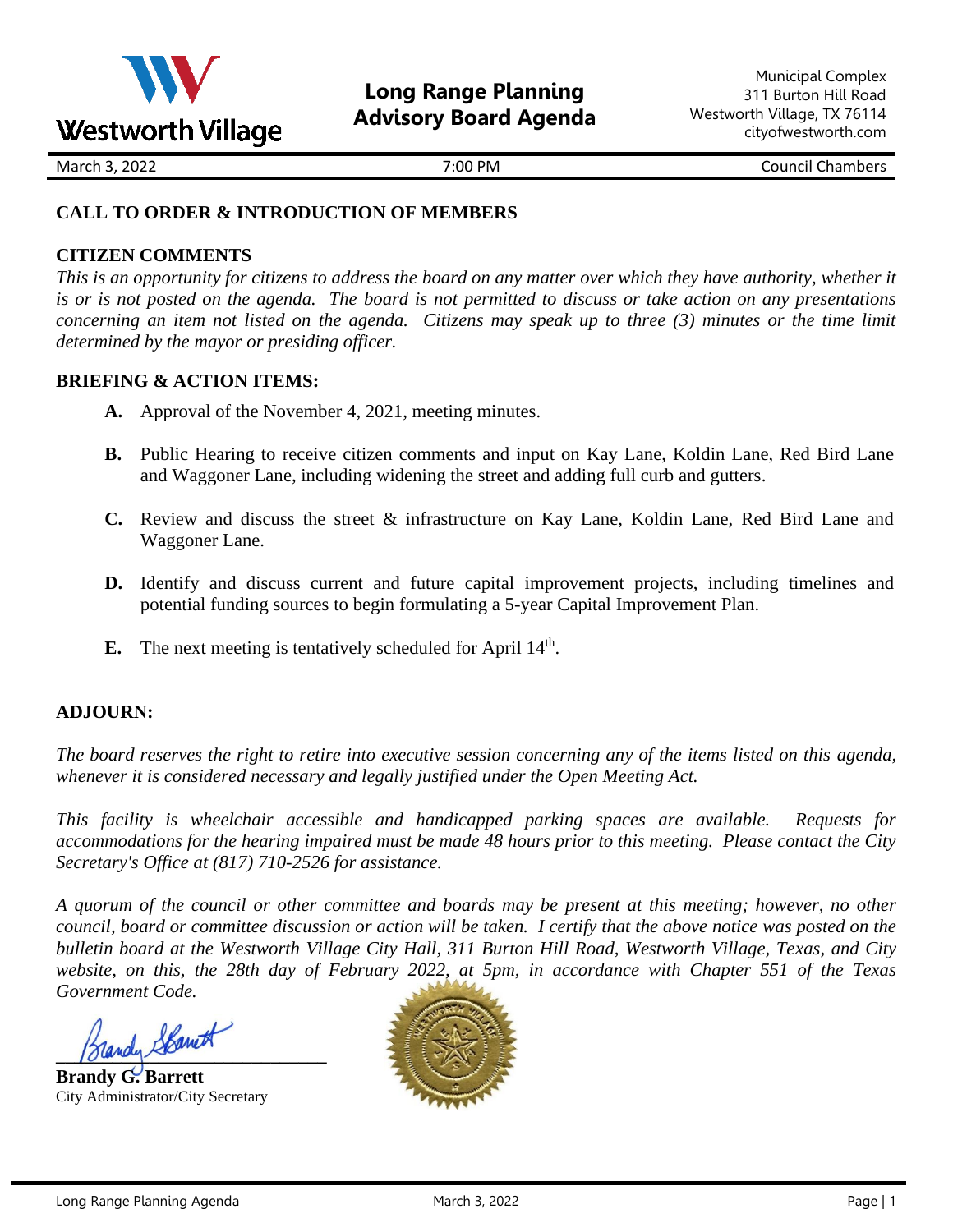

| $\sim$<br>2021<br>l hursdav,<br>. November<br>u sdav<br>_____ | <b>PM</b><br>6:00<br>. | _ouncil ′<br>Chambers |
|---------------------------------------------------------------|------------------------|-----------------------|
|                                                               |                        |                       |

| <b>ATTENDEES:</b> | Phillip Poole         | Chairperson                  |
|-------------------|-----------------------|------------------------------|
|                   | Michael Dingman       | Member                       |
|                   | Becky Renfro Borbolla | Member                       |
|                   | John Robinson         | Member                       |
|                   | Jim Majors            | Member                       |
|                   | <b>Tony Zarate</b>    | Member                       |
|                   | <b>Brittan Pavlic</b> | Member                       |
|                   | <b>Kelly Jones</b>    | Mayor                        |
|                   | Elisa Greubel         | Recording                    |
|                   | <b>Brandy Barrett</b> | City Administrator/Secretary |
|                   | <b>Kevin Reaves</b>   | Police Chief                 |

### **ABSENT:**

### **CALLED TO ORDER at 6:00pm by Phillip Poole.**

### **INTRODUCTION OF NEW MEMBERS**

The board members introduced themselves to each other and the audience.

### **CITIZEN COMMENTS**

There were no citizen comments.

### **BRIEFING &ACTION ITEMS:**

- **A.** Approval of the April 8, 2021 meeting minutes.
	- **MADE by** Michael Dingman. **SECOND by** John Robinson. **Motion passed** by a vote of 7 Ayes and 0 Nays.
- **B.** Review committee responsibilities.
	- Mayor Jones spoke about nature of the decisions that the committee will be responsible for and the state of the city.

**C.** Review and discuss the citywide drainage study results.

- Ms. Barrett led a discussion on the citywide drainage study and talked through all the potential options provided by the engineers.
- **D.** Review and discuss the street needs on the north side of Westworth Blvd, those streets without curb and gutters.
	- Ms. Barrett informed the committee that there are streets in town that do not have curbs and gutters. Following a brief discussed residents on those streets will be contacted for input and will be invited to the next meeting where a public hearing will be held.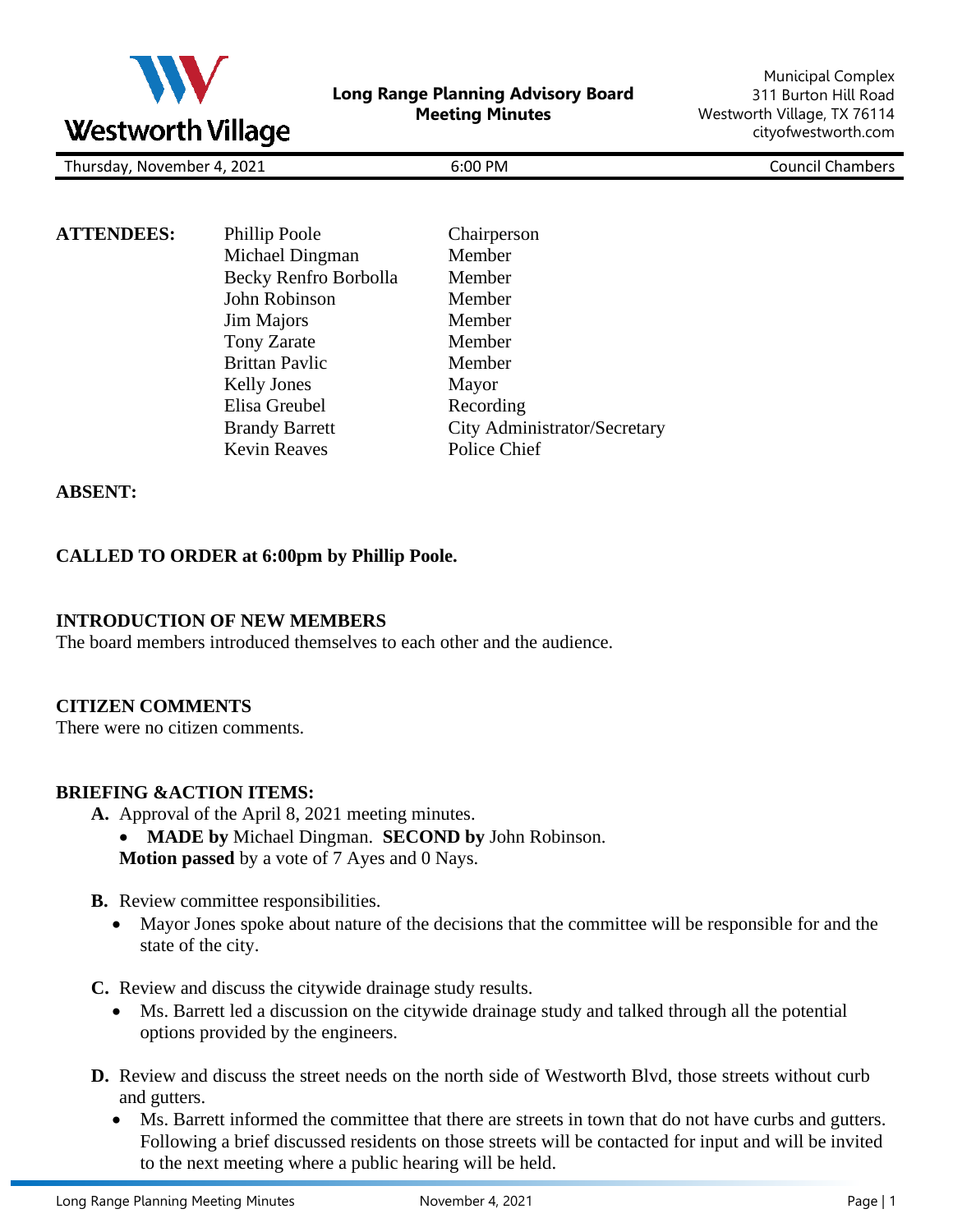- **E.** Receive and discuss briefing from Hilltop Securities, regarding project funding sources, best practices, limitations, and processes.
	- John Martin of Hilltop Securities gave a presentation to the committee about the city's current state of bonded indebtedness and funding options for large scale projects.
- **F.** The next meeting tentatively scheduled for December 9<sup>th</sup>.

## **ADJOURNED at 6:44pm.**

\_\_\_\_\_\_\_\_\_\_\_\_\_\_\_\_\_\_\_\_\_\_\_\_\_\_\_\_\_\_\_\_\_\_\_\_

\_\_\_\_\_\_\_\_\_\_\_\_\_\_\_\_\_\_\_\_\_\_\_\_\_\_\_\_\_\_\_\_\_\_\_\_

**MINUTES APPROVED on this day, the 3 rd day of February 2022.** 

**Phillip Poole, Chair**

**ATTESTED TO BY:** 

**Brandy G. Barrett** City Administrator/City Secretary